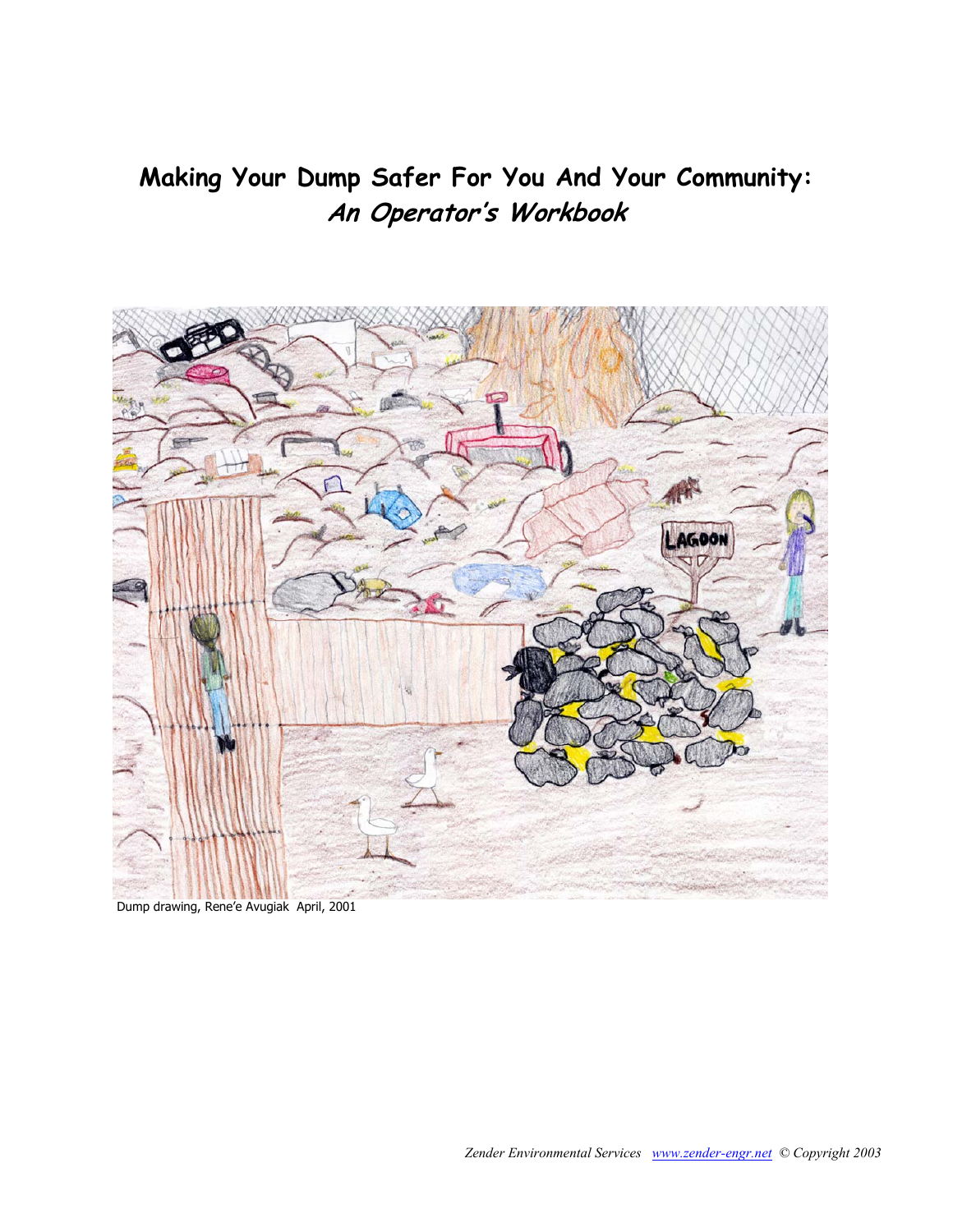## **Introduction:**

This workbook is for people who work with their community dump sites out in rural Alaska. There are a lot of open dumps out there, and not a lot of money to fix them. If you are still waiting for "the check in the mail" to clean up or close your dump site, this book is for you. It contains a lot of practical and cheap tips to make your dump safer now. Once you have marked off all of the tips, you can sit back and relax. You will have made your dump much safer for you and your community. And we bet that check will still be in the mail.

**1.Safety Gear:** Start gathering safety gear to wear when you are out at the dump.

- \_\_\_ Respirator mask (if burning or when there is a possibility of toxic chemicals)
- \_\_\_ Tyvek suit (for walking on piled up wastes if you have to )
- \_\_\_ Steel-toed boots (all the time)
- \_\_\_ Ear plugs (if using heavy equipment)
- \_\_\_ Eye protection (if working with batteries or liquid hazardous wastes)
- \_\_\_ Leather gloves and rubber liner gloves (if handling wastes or batteries)
- \_\_\_ Hardhat (if walking through unstable wastes)
- \_\_\_ Medical kit (have one handy all the time)
	- **2. Avoiding Germs:** This is very important, especially if you have honeybucket disposal.
- \_\_\_ Use a hand sanitizer every time you leave the dump or eat food at the dump.
- \_\_\_ Use a set of clothes and shoes only for the dump. Change before you go home.
- If you wear your shoes outside the dump, step in a tray of bleach and water after you leave the dump. Use 1 part bleach to 4 parts of water. You only need enough to cover the bottom of the tray. Change the solution each week.







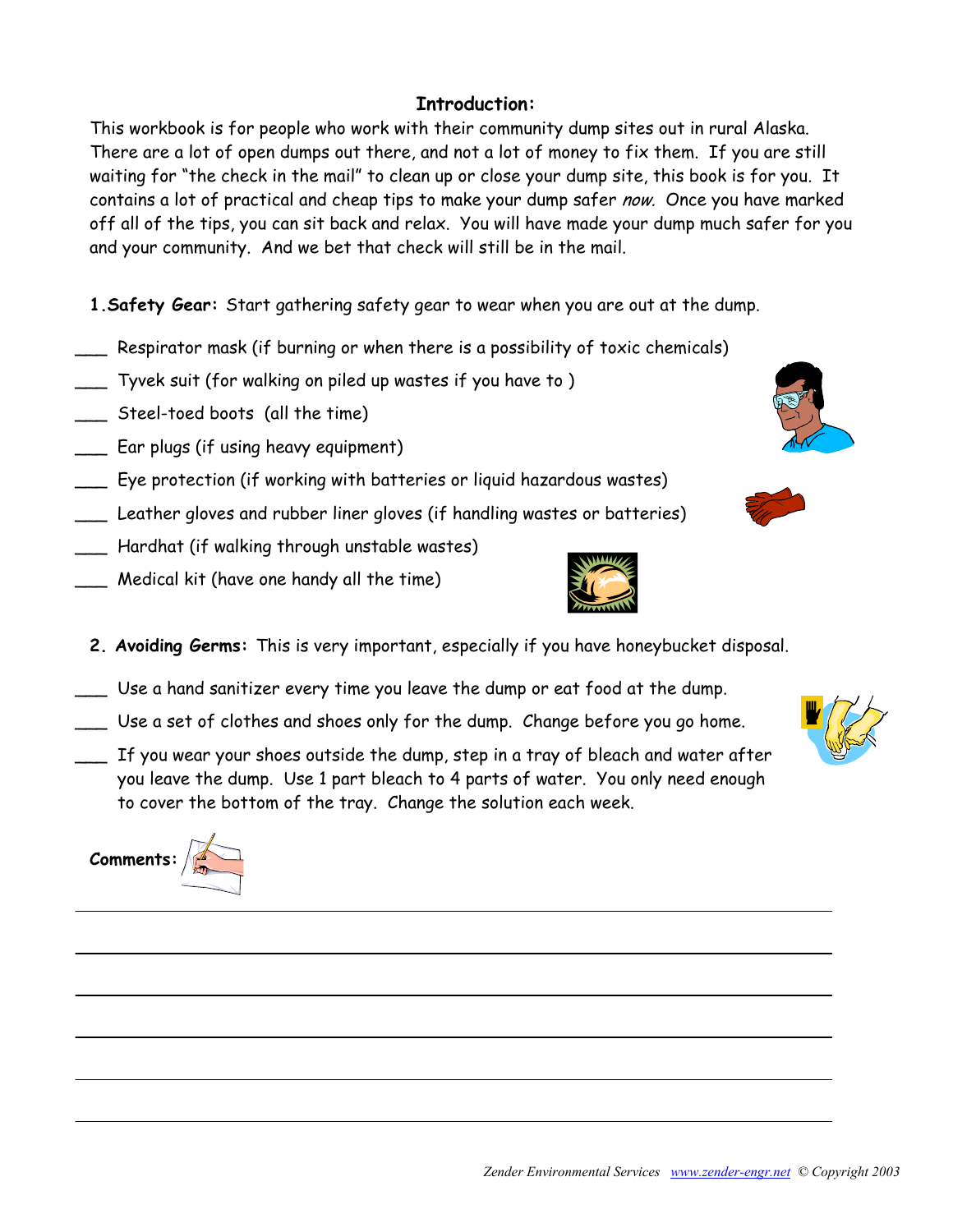*Zender Environmental Services www.zender-engr.net © Copyright 2003* 

- **3. Safety Practices:** Dumps are dangerous places!
- Wear steel-toed boots when working at the dump site.
- \_\_\_ Look for hazardous wastes or unstable spots, and mark them with a flagged post.
- \_\_\_ If you break your skin with a cut or puncture go to the clinic to clean it.
- Go to the clinic and make sure you are up-to-date with your tetanus shot.
- **4. Dump Management:** You can work on these one at a time.
- \_\_\_ Make sure the access is clear so that people don't need to step on any wastes.
- \_\_\_ Rope or tape off extra access paths so people don't use them. This will also help to get plants to start growing again.
- Avoid destroying any wetland or tundra areas as much as possible when working. Plants are very good at cleaning pollution. The more plants, the better.
- \_\_\_ Organize the dump. Try to create separate areas with separate safe paths for salvageable wastes. That way people can "shop" there without health risk.
- If you have honeybucket disposal at or near your site, make sure that honeybuckets are being discarded in just one marked location.
- **5. Practical Steps:** These are some quick and easy steps to do.
- \_\_\_ Buy a tarp and use it to cover the new wastes. Weigh it down with some scrap metal.
- If you don't have a storage shed, use a tarp to cover and store batteries, as well as other hazardous wastes or hazardous materials, like drums of used oil.
- Look for wood, plastic, or cardboard and use it to place over ruts and low spots on the access path. This will reduce erosion, help the plants grow, and prevent people from walking in contaminated water.
- Look out for slippery spots and find something to make it less slippery-especially for honeybucket drop-off points. Use a doormat, sand, old rubber, or rug from the dump.
- \_\_\_ Mark off with tape or rope the areas that people should not enter. You can also mark off areas that you want people to use.
- Try out a pan of bleach solution for people to walk through after visiting the dump. You can always make it available and they can decide whether they want to use it.







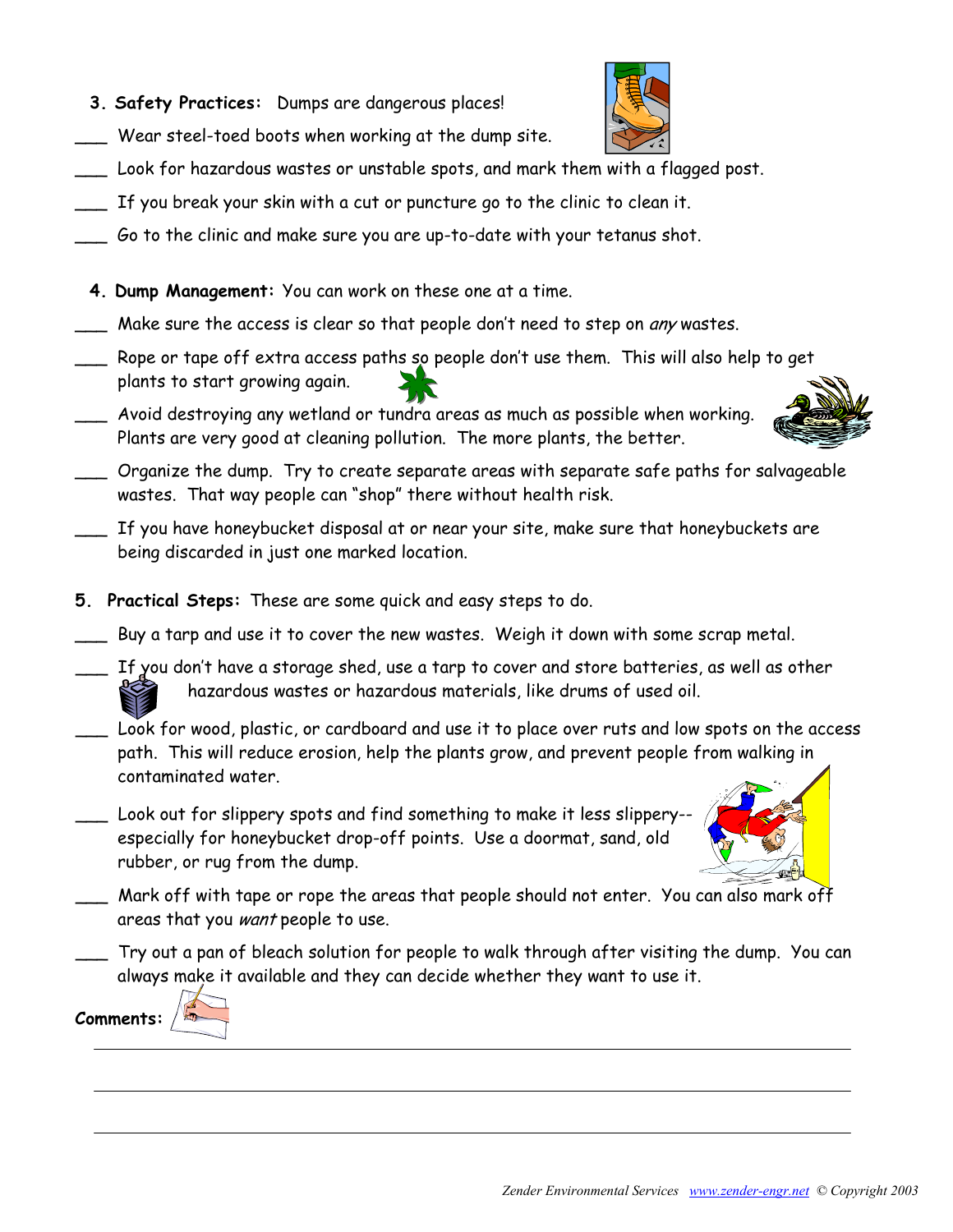## **5. Practical Steps continued:**

Find something to use as a post and place it along the main access path to the dump. Tack



up notes to the community about different activities such as: Where to dump so the site expands in the best direction and place, when burning is going to take place, what areas to stay away from, or what salvageable materials are there that people might want to use.

- At this post, place a bottle of hand sanitizer for people to use when they leave the dump!
- Go to the clinic and make sure you set up a specific way for them to dump their clinic wastes. Their needles probably go to a hub city (but ask!). But wastes like Band-Aids and gauze are hazardous and should be burned immediately either at the clinic or at the dump (in a barrel).



- Go find the water operator (if you have one). The water operator can help you test the standing water at your dump for some types of pollution. You can also take water samples at places you are concerned about. It will be good to know what water is contaminated, so you can tell people not to drink from there. You can test for all kinds of pollution if you get some money. Work with your IGAP person to figure out a way of doing this.
- **6. Community Actions To Get Started On:**
- **\_\_\_** Start a battery backhaul program. See the battery recycling fact sheet.
- \_\_\_ Get people and projects to use propylene glycol instead of ethylene glycol. Propylene glycol is much less dangerous to the environment and people.
- \_\_\_ Start a waste collection program. It will definitely make it easier to keep the dump safe!
- $\sum$  Start a recycling program.  $\sum$   $\sum$  Try aluminum cans first.
- \_\_\_ Start a program to reduce or ban plastic bags. Or get people to use them and not throw them out.
- Work with the Council to get a construction waste rule. Most projects should either pay for dumping their wastes or fly their wastes out. If you don't want them to pay, that is okay too. But they should dump all their wastes in one spot, separate from other wastes.

**Comments:** 



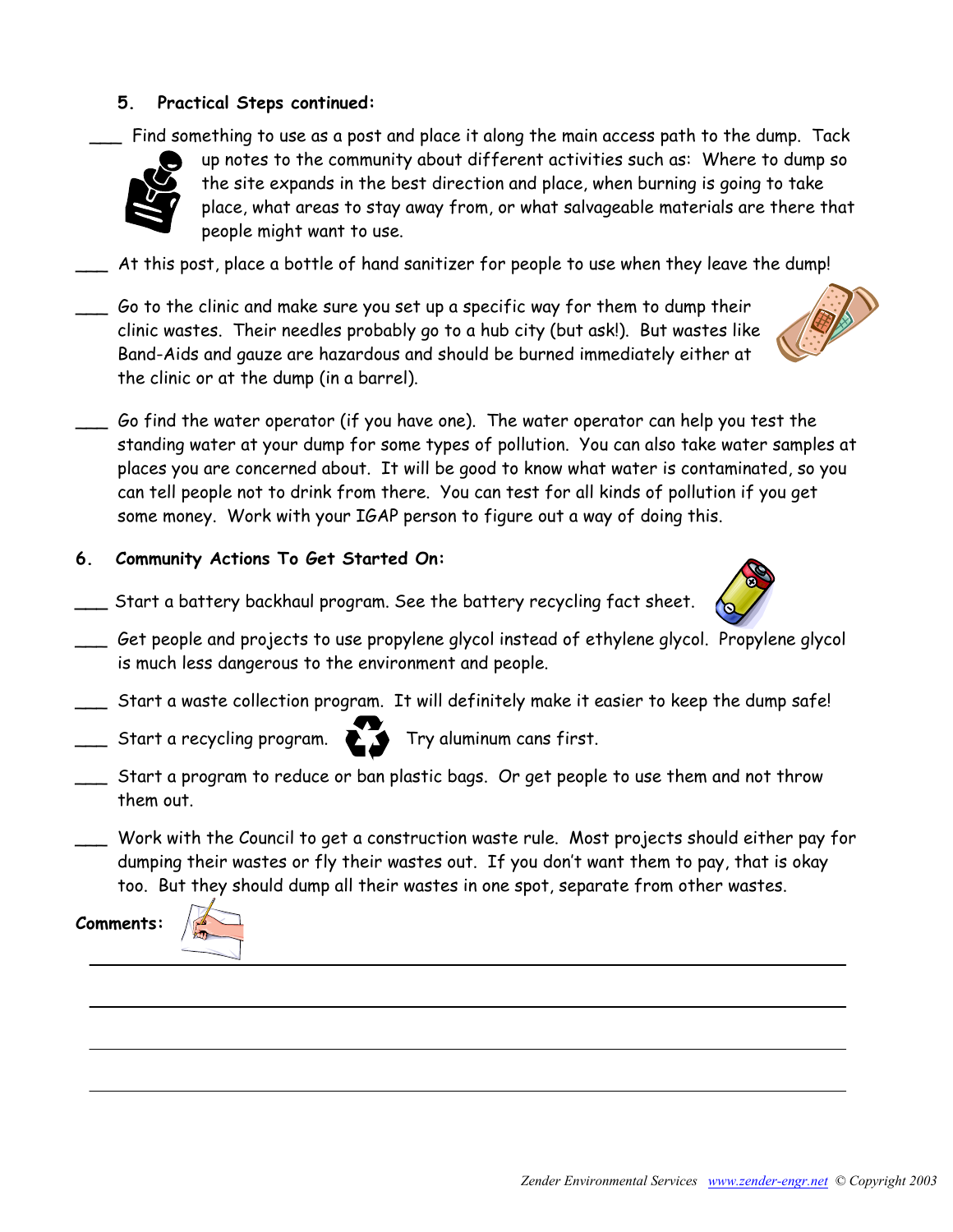- **7. Community Education Steps**: You have an important job. You help protect the health and environment of your community. You know better than anyone what is going on at the dump and what people need to do to stay safe.
- \_\_\_ If you have a used oil burner, tell everybody to start using it.



- $\_$  If kids play at your dump, tell them not to.  $\emph{Or}$  make sure their families tell them.
- Use that message post to tell people what they should know.
- Make sure that people know not to burn at the dump. If they feel it should be burned, they should tell you so it can be planned.
- If the dump is going to be burned, make sure everyone knows. Figure out which elders and children live in homes that are in the way of the smoke. Make sure they know. If the wind starts blowing towards the homes, go tell elders and children to stay inside or go to a place out of the smoke. Tell people who use traditional sources of water when you are going to burn. If the smoke goes over water sources, some of the ash can settle there. They need to wait a day after the smoke goes away to take more water.
- **8. Waste management steps:** Start keeping track of how much waste you are getting and from who. This is the best way to work up to a fee system so that you can be paid more!
- Rope off a section of the dump and get people to dump only in that spot for one week. Then you can measure how much is there and how much space one week of trash takes up. That gives you an idea of how fast the dump edge is expanding. It also tells you about the types of wastes you are dealing with. For example, if there is a lot of cardboard then you know you can save a lot of space by finding a way to use it or burn it.
- Get construction projects to dump their wastes in one area. Measure that amount of waste and write down what was dumped. You might be able to recover some costs later.
- Try out some ways to keep track of waste dumping. You could have people mark off on a message board every time they visit. That way you will know how many people you need to educate about safe practices.
- \_\_\_ Try to set certain hours for people to come so that you are there when they drop off wastes. If you don't have a gate or fence it might be hard. But if you can get most people to dump their garbage when you want them to and where you want them to, you will be making the dump safer.

**Comments:**